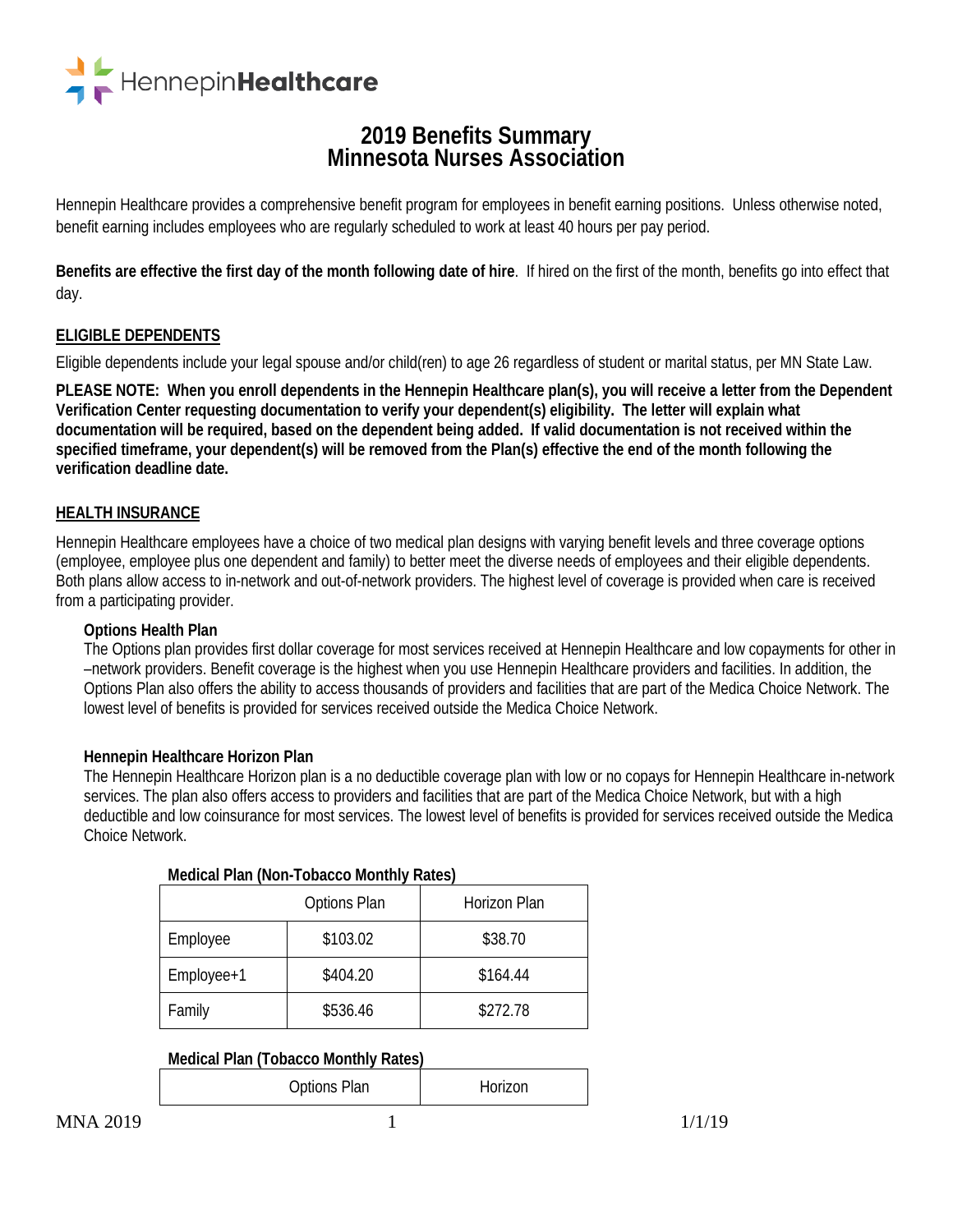| Employee   | \$118.02 | \$53.70  |
|------------|----------|----------|
| Employee+1 | \$419.20 | \$179.44 |
| Family     | \$551.46 | \$287.78 |

# **DENTAL INSURANCE**

#### **Delta Dental Plan**

Plan benefits include 100% coverage for in-network preventive care. Most other services are covered at 50-80%. The calendar year plan maximum is \$1,250 per person. **Orthodontics is limited to dependent children from 8th birthday to 18th birthday. There is no orthodontia coverage if services are provided by out of network provider**. Coverage is 50% to a lifetime maximum of \$1,000 per child. Members have the ability to choose and receive services from any licensed dentist, however, the highest level of coverage is provided when care is received from a participating provider.

The plan provides two coverage options, employee only and family. Hennepin Healthcare pays a portion of the premium for each coverage level, with the remainder paid by the employee through payroll deduction.

| <b>COVERAGE</b>      | <b>Monthly Rate</b> |  |
|----------------------|---------------------|--|
| <b>Employee Only</b> | \$12.68             |  |
| Family               | \$53.20             |  |

#### **Dental Plan**

#### **LIFE/AD&D INSURANCE**

Hennepin Healthcare provides a Basic Life/AD&D insurance benefit of \$50,000 at no cost to you.

Supplemental Employee Life/AD&D insurance is available, on a voluntary basis at group rates, for the employee, spouse, and/or dependent child(ren). Dependent child(ren) may be covered through age 26, regardless of student status. Supplemental Employee Life/AD&D is available up to 7 times salary to a maximum of \$2M, with a Guarantee Issue of 4 times salary when enrolling within the first 30 days of eligibility. Supplemental Spouse and Child Life are available in \$1,000, \$5,000 or \$10,000 increments.

#### **Under the Basic and Supplemental Life policies the Employee Life Insurance amount reduces by 35% at age 65, 50% at age 70 and 65% at age 75.**

# **WHOLE LIFE INSURANCE**

Whole life insurance is designed to pay a death benefit to your beneficiaries, but it can also build cash value you can use while you are living. The benefit offers an affordable guaranteed level of premium that will not increase with age. Unlike Term Life insurance, this coverage can continue into retirement. Evidence of insurability may be required.

#### **SHORT TERM DISABILITY INSURANCE**

Eligibility Requirement: 56+ hours per pay period

Short Term Disability Insurance is provided by Hennepin Healthcare at no cost to the employee. This coverage provides salary continuation benefits for short periods of disability due to illness or injury. The Plan provides up to 60% of your pre-disability earnings to a maximum of \$2,000 per week. Benefits begin after a 14-day waiting period and may continue for a maximum of 90 days.

# **LONG TERM DISABILITY INSURANCE**

Eligibility Requirement: 56+ hours per pay period

 $MNA 2019$  2 1/1/19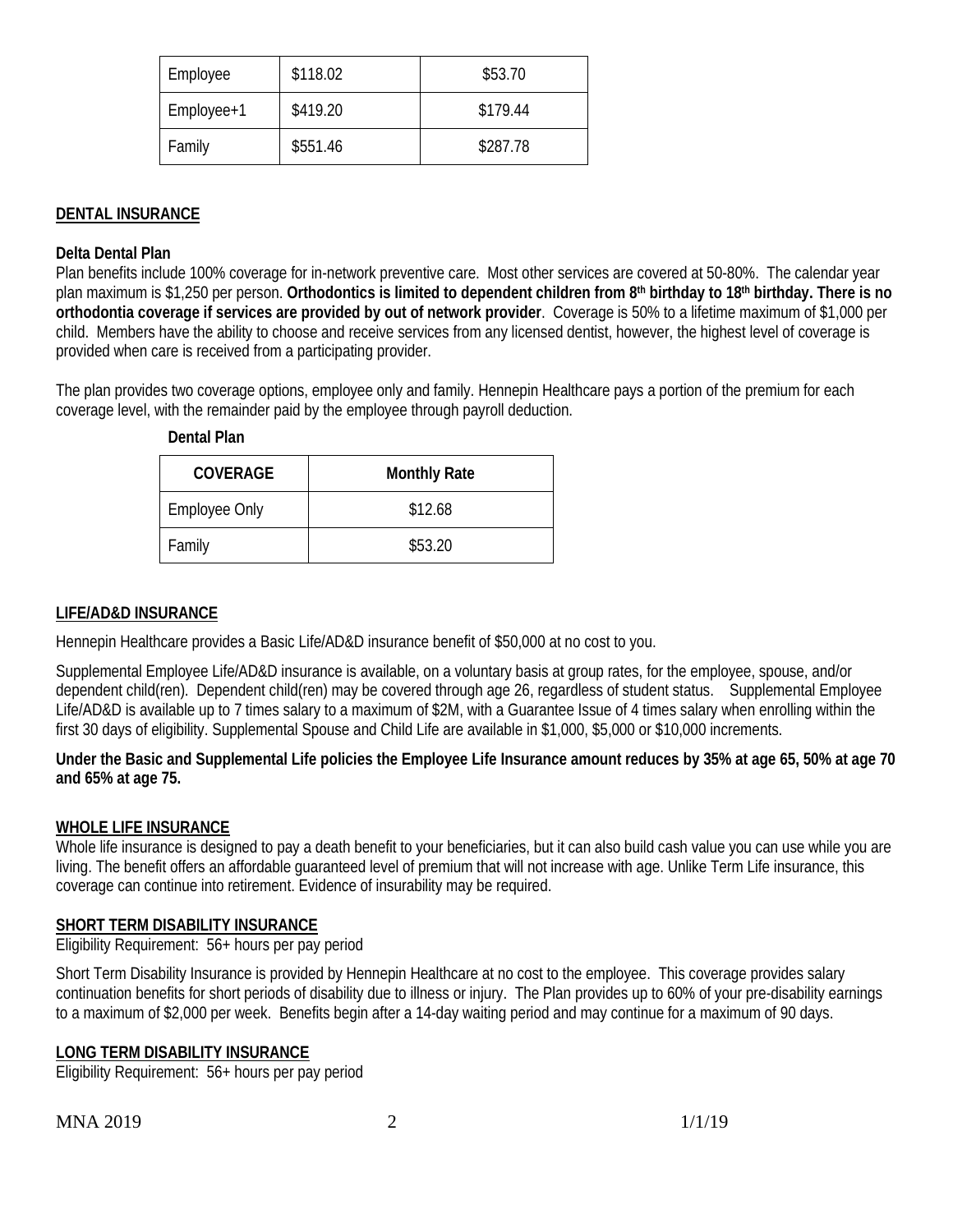Long Term Disability Insurance is provided by Hennepin Healthcare at no cost to the employee. This coverage provides salary continuation benefits for long periods of disability due to injury or illness. The Plan provides a benefit of up to 60% of your pre-disability earnings to a maximum of \$10,000 per month. Benefits begin after a 90-day waiting period. The Maximum Benefit Period is determined by your age when the Disability begins, but may continue to age 67.

## **FLEXIBLE SPENDING ACCOUNTS**

#### **Health Care Flexible Spending Account**

Employees may set aside up to \$2,700/year of pre-tax salary for reimbursement of out-of-pocket medical, dental and vision expenses. **There is no reimbursement for over the counter medications without a prescription.**

#### **Dependent Care Flexible Spending Account**

Employees may set aside up to \$5,000/year of pre-tax salary for reimbursement of out-of-pocket dependent care expenses (day care, elder care, etc.).

#### **Both FSA plans are administered by 121 Benefits**

#### **EMPLOYEE ASSISTANCE PROGRAM**

Eligibility Requirement: All Employees

Employees have access to an Employee Assistance Program through Unum. This program provides confidential assessments, referrals, short-term counseling and crisis intervention services to employees and their immediate family members. The services are provided at no cost to employees and are available 24 hours a day, seven days a week. (1-800-854-1446)

#### **PAID TIME OFF BENEFITS (PTO)**

You have the flexibility to decide how to manage your paid time away from work. Paid time off is used for vacation, illness, holidays, family need or personal business. Hennepin Healthcare recognizes the following holidays: New Year's Day, Memorial Day, Independence Day, Labor Day, Thanksgiving Day and Christmas Day.

PTO accrual is based on how long you have been employed at Hennepin Healthcare and the number of hours you work as a full- or part-time employee. The accrual rate schedule below is based on full-time status. Part-time employees accrue Flex PTO on a prorated basis.

| <b>Years of Service</b> | Flex PTO Days | Flex PTO Hours |
|-------------------------|---------------|----------------|
| $0 - 12$ months         | 28            | 224            |
| Beginning of Year 2     | 30            | 240            |
| Beginning of Year 6     | 33            | 264            |
| Beginning of Year 11    | 36            | 288            |
| Beginning of Year 16    | 38            | 304            |
| Beginning of Year 21    | 40            | 320            |

The maximum number of Flex PTO hours you can accrue is 360 hours. You may roll over Flex PTO from one year to the next, but the total amount you may have in your Flex PTO bank at any time is 360 hours. Flex PTO accrual stops when you reach the 360-hour maximum and won't begin again until your Flex PTO balance drops below the maximum. When you leave employment with Hennepin Healthcare, your remaining Flex PTO balance will be paid out at your hourly pay rate at the time of termination.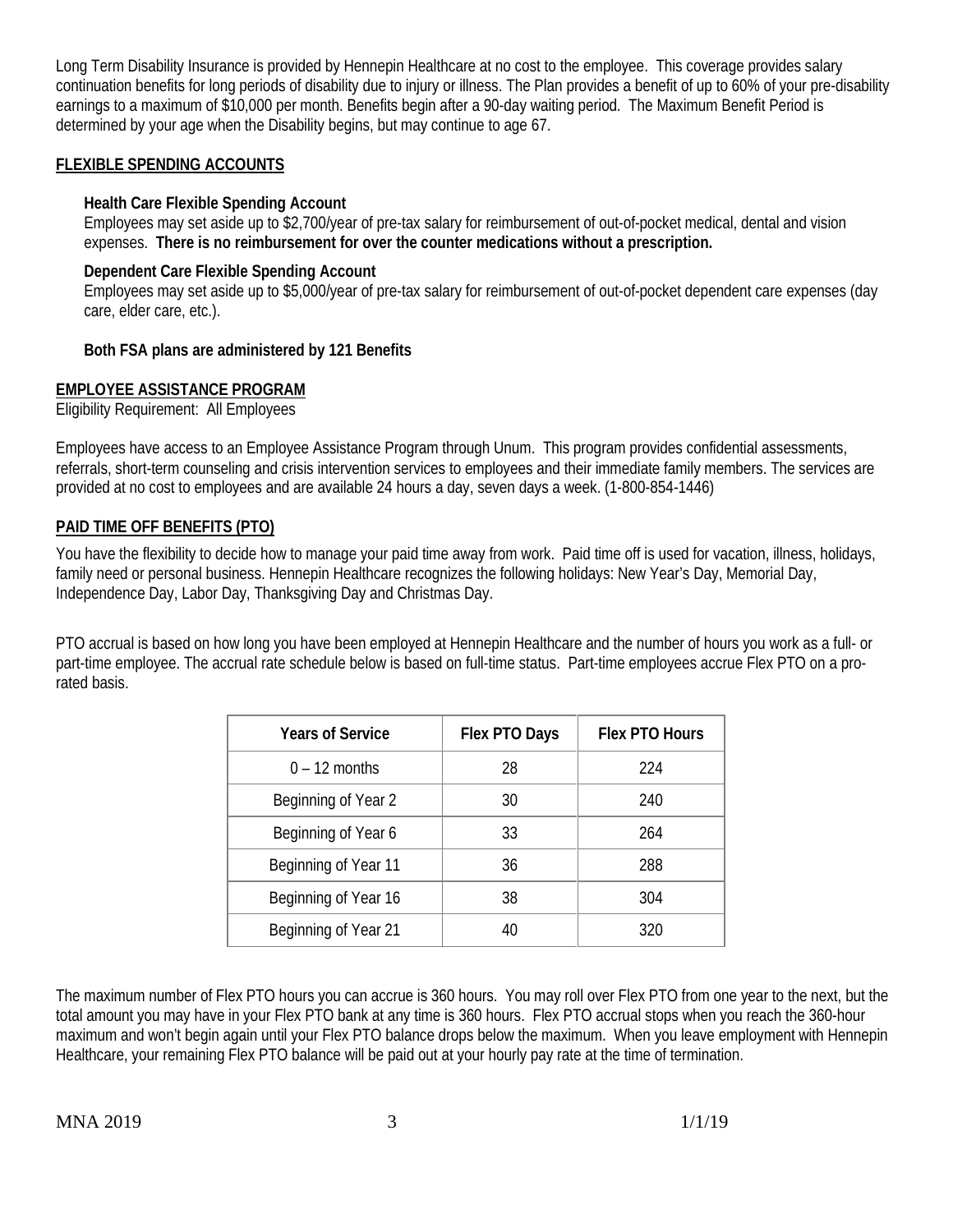# **RETIREMENT BENEFITS**

# **PERA (Public Employees Retirement Association)**

Most new employees are required by law to become members of PERA. An employee's job classification determines the type of PERA Fund into which the employee and Hennepin Healthcare make contributions. The contribution amount (percentage of gross salary) is determined by PERA, and contributions at the prescribed level are mandatory. Mandatory employee contributions are: Coordinated Fund – 6. 50% (most employees are in this fund); Hennepin Healthcare contribution amounts are: Coordinated Fund – 7.50%;

In the Coordinated Fund, you are 100% vested in Hennepin Healthcare's contributions after 5 years of service. When vested you will be eligible to receive benefits in monthly installments when you reach retirement age. Retirement age is tied to the normal retirement age under Social Security, but it is never more than age 66. The earliest one can collect benefits in the Coordinated plan is age 55.

# **457(b) Deferred Contribution Plan (Employee Contribution)**

Eligibility Requirement: All Employees

In addition to the 401(a) plan, Hennepin Healthcare employees have an opportunity to supplement their retirement benefits by participating in a 457 Deferred Compensation Plan. This voluntary retirement savings plan allows an employee to set aside a part of his/her salary on a pre-tax basis, invest it, and have it paid out at a later date. The amount of pre-tax dollars set aside and any investment earnings on these dollars accumulate tax-free. No state or federal income tax is paid on this money until money is withdrawn from the plan. Typically, a payout occurs when the employee has retired and, as a result, may fall into a lower tax bracket. The annual maximum deferral amount is \$19,000 or, \$25,000 annually if over age 50. You may change your contribution rate and investment option(s) at any time. You are always 100% vested in your contributions. You may enroll in one of two service providers.

For questions and to enroll contact: MN State Retirement System (MSRS) – 651-296-2761 [\(www.mndcplan.com\)](http://www.mndcplan.com/) Wells Fargo – 1-800-728-3123 [\(https://www.wellsfargo.com\)](https://www.wellsfargo.com/)

# **403(b) Tax Sheltered Savings Plan (Employee Contribution)**

Eligibility Requirement: All Employees

You are also eligible to participate in the 403(b) Plan through Wells Fargo. This voluntary retirement savings plan allows an employee to set aside a part of his/her salary on a pre-tax basis, invest it, and have it paid out at a later date. The amount of pre-tax dollars set aside and any investment earnings on these dollars accumulate tax-free. No state or federal income tax is paid on this money until money is withdrawn from the plan. Typically, a pay-out occurs when the employee has retired and, as a result, may fall into a lower tax bracket. The annual maximum deferral amount is \$19,000 or, \$25,000 if over age 50. You may change your contribution rate and investment option(s) at any time. You are always 100% vested in your contributions.

For questions and to enroll contact Wells Fargo – 1-800-728-3123 [\(https://www.wellsfargo.com\)](https://www.wellsfargo.com/)

Employees are eligible to contribute the maximum allowable to BOTH the 403b and 457b plan.

# **PRE-TAX TRANSPORTATION PROGRAM**

Hennepin Healthcare offers employees a variety of options to pay for work transportation expenses on a pre-tax basis through payroll deduction. Employees may deduct up to \$265 per month in pre-tax dollars for eligible vehicle parking expenses. Employees who have a parking contract with Hennepin Healthcare may NOT participate in the pre-tax parking program**.** 

**The pre-tax parking program is administered by 121 Benefits. Claims must be submitted within 180 days of the date your expense was incurred. If you do not submit your claims within this timeframe, the expense will no longer be eligible for reimbursement.**

Employees who use metro-area buses or light rail to commute to work may purchase "Go To" Cards, and Metro Passes through the Payroll Department, utilizing pre-tax payroll deductions. Hennepin Healthcare subsidizes the cost of the passes by approximately 40%.